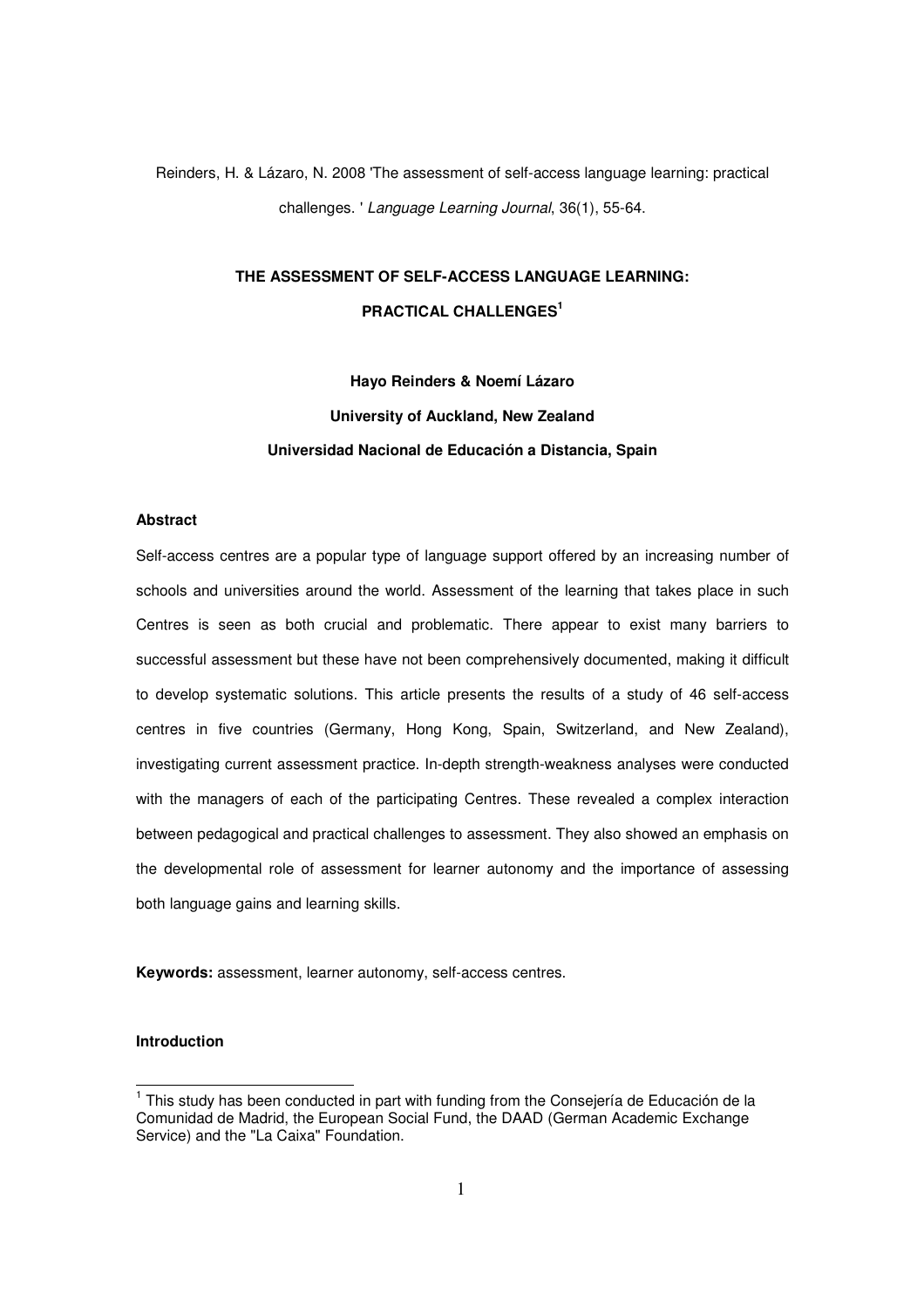A strong rationale has been given in the literature for the development of self-access language learning centres over the years (Esch 1994; Gardner & Miller 1999). Despite anecdotal evidence for their success, calls are increasingly made by stakeholders such as funding bodies and department heads, as well as students, parents and teachers, for self-access to show that it offers a time-, and cost-effective approach to learning a second language, or that it has additional benefits to learning not offered by other types of learning environments. In practice, no comparative studies have been done that the authors are aware of, that looked at the relative effects of self-access versus other types of learning. One area in which progress has been made, however, is in developing approaches to assessment of individual students' learning in the selfaccess context (see Reinders & Lázaro 2007). This could be used as one starting point for evaluating the contribution of self-access centres to student learning. However, it is clear that the topic of assessment in self-access is a contentious and problematic one. There are considerable challenges in investigating learning gains in an environment where variables cannot be comprehensively controlled for. This article is an attempt to identify what those challenges are in practice and what solutions have been found in 46 self-access centres in five countries. The results can be used to inform other practitioners and help develop new approaches to assessing self-access language learning.

## **Literature review**

Several authors have pointed out the need for the field of self-access to concern itself more with assessment (Gardner & Miller 1999, Morrison 1999, 2006, Lázaro & Reinders 2007, see also a recent issue of System, 2007). Despite these calls, little research to date has been conducted on the contributions self-access learning makes to language learners' development and on ways in which such progress could be measured. Partly, this is due to difficulties in assessing self-access language learning (see below) and a lack of published guidelines or instruments. A series of case studies conducted by the Centre for Independent Learning (CIEL 2003) found a wide range of assessment types, including the use of learning portfolios, group or one-to-one discussions of learning progress, portfolio-based examination questions (where questions in exams refer back to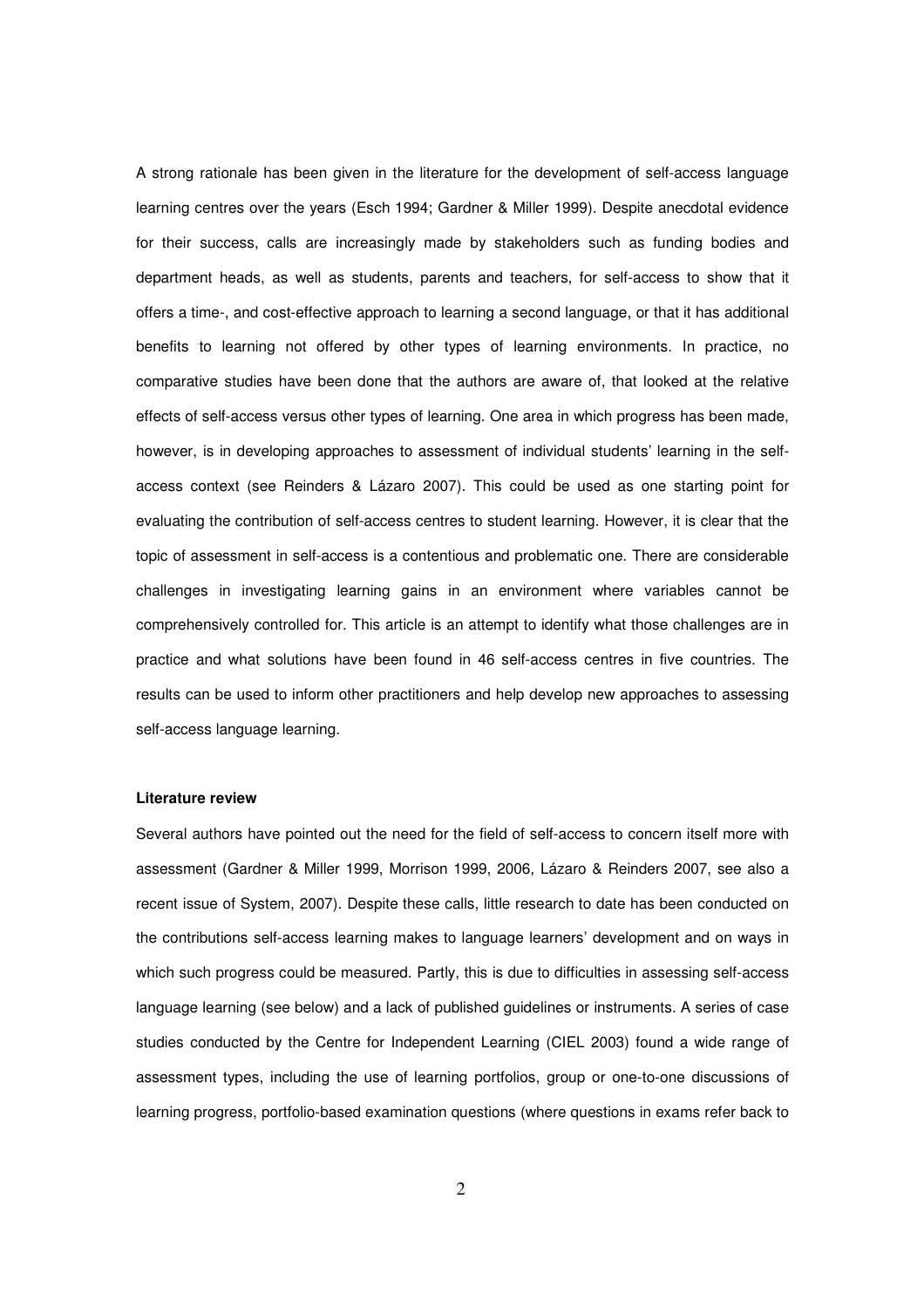the learners' portfolios), peer-assessment and self-assessment, and oral presentations based on independent learning. The study recommended that in addition to language gains, also learning skills be investigated. This could be done by, amongst others, looking at students' self-awareness, their ability to analyse their needs, work in groups, use learning strategies, self-motivate, monitor progress, peer,- and self-assess, the ability to plan their learning, and select appropriate resources. However, the case studies also show that these assessment measures are not implemented in a systematic way and the measures used are generally not validated in any way.

One defining aspect of self-access centres is their focus on developing learner autonomy, or 'the ability to take responsibility for one's own learning' (Holec 1981). Measures of autonomy could thus potentially be of use to self-access practitioners. However, no such generally accepted measures exist. In the words of Sinclair (1999, p. 106-107): "It is apparent that learner autonomy is not an easily-described single behaviour. Furthermore, there are so many variables that affect a learner's degree of autonomy at any one time that it is clearly impossible to evaluate autonomy based on observable behaviour." She proposes various approaches to assessing learner autonomy: a) through gains in language proficiency, although she points out there is little evidence that programmes that aim to foster autonomy lead to greater language proficiency (but see Dam & Legenhausen 1996), b) by investigating students' attitudes and motivation, although this has the problem that changes do not "necessarily demonstrate that students have become more effective and independent learners as a result (p.98). c) by logging student activity to find evidence for students' increasing autonomy, and finally, d) through experiments in strategy training, which although sometimes inconclusive, tend to evidence "the trainability of language learning strategies and their effect on learning success and autonomy" (p.99). Although these are important elements for assessing learner autonomy, Sinclair proposes to further assess autonomy as a 'construct of capacity' (p.101), that can be analysed though the students' metacognitive awareness. A set of criteria for assessing metacognitive awareness are proposed, in the following terms:

"Can the student:

3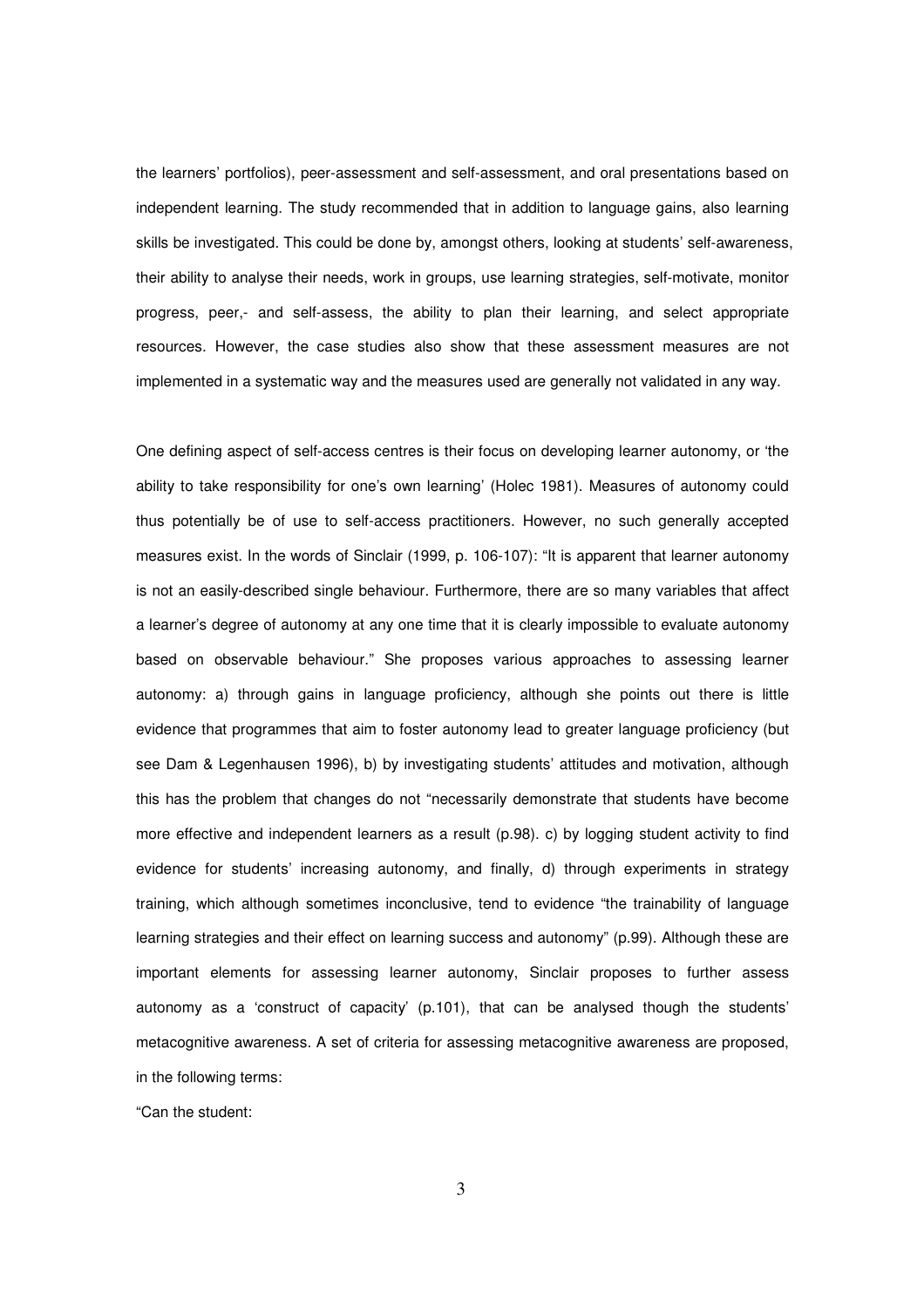- provide a rationale for his/her choice of learning activities and materials?
- Describe the strategies he/she used?
- Provide an evaluation of the strategies used?
- Identify his/her strengths and weaknesses?
- Describe his/her plans for learning?
- Describe alternative strategies that he/she could have used?"

(Sinclair, 1999:103)

This list, to some extent, overlaps with that offered by CIEL. It allows teachers/researchers to classify learners as largely unaware, becoming aware, and largely aware. To the best of our knowledge, however, such measures have not been implemented or tested systematically.

One practical implementation of the ideas suggested above is offered by Ravindran (2000, 61-62) who describes the Certificate in Independent Language Learning at the Centre for Individual Language Learning (CILL) at Temasek Polytechnic, Singapore. This certificate recognises students' independent learning skills through a set of criteria, based on Knowles's (1975) key skills of self-directed learning, Rubin's (1998) monitoring skills, and Wenden's (1995) task appraisal skills. Students are considered to be independent learners when they are (amongst others) able to work with peers, diagnose their own learning needs, monitor and evaluate learning progress. In order to successfully complete the course, students need to show a certain level of awareness and understanding of these skills, and have to apply them in practice while working through the Certificate programme. To assess this, a range of measures is obtained throughout the course of students' levels of awareness and display of independent learning skills, students' self-assessments, learner diaries, the quality of their reflections, etc. Like others, Ravindran reported difficulties in establishing uniform benchmarks and issues around obtaining inter,- and intra-rater reliability.

Regardless of their drawbacks, attempts such as those presented above offer important suggestions for investigating independent learning. However, as far as we are aware, such lists

4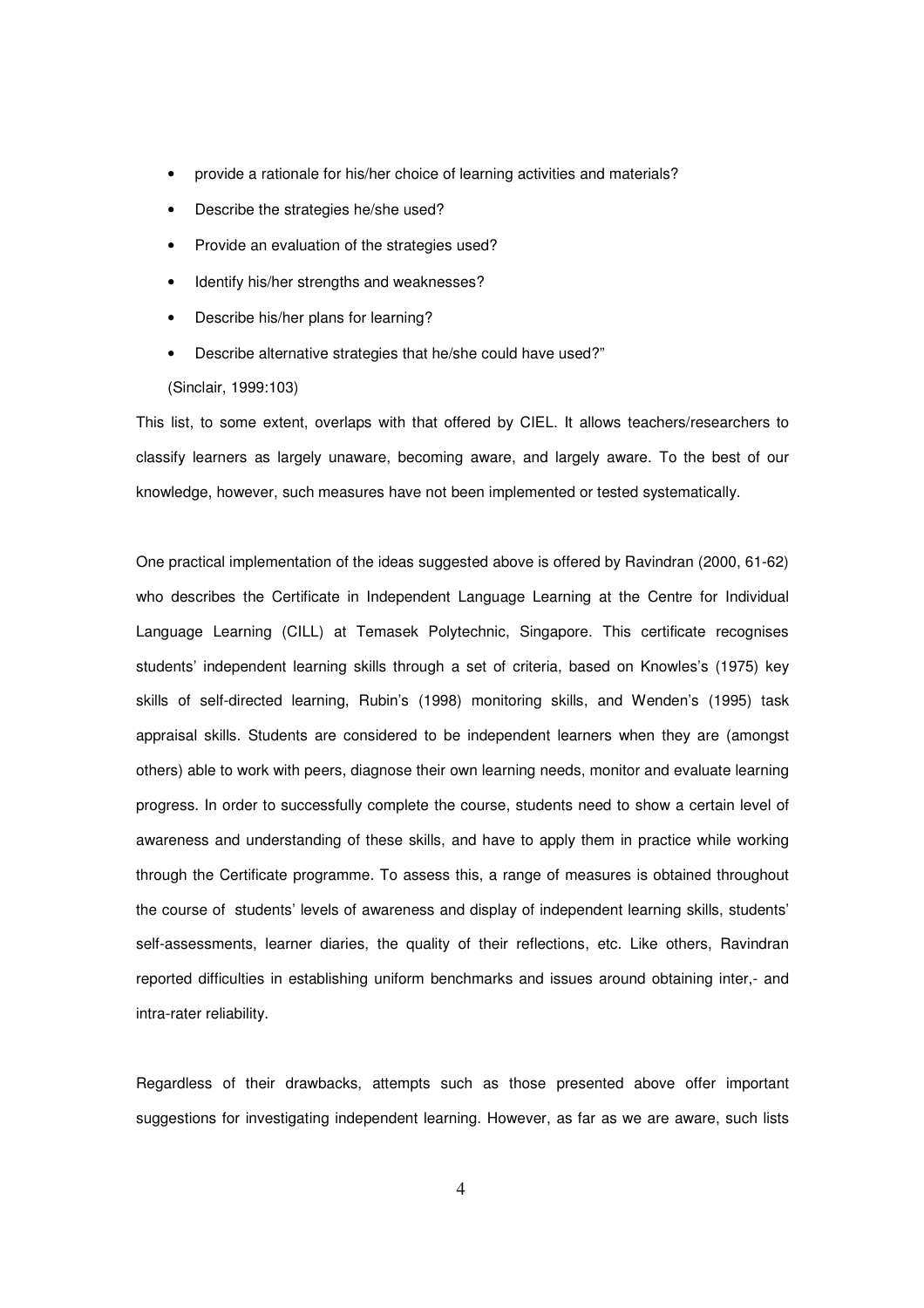and frameworks have not been applied in practice in a self-access setting. Some unique features of self-access centres (compared with, for example, the classroom environment in Ravindran's certificate course) contribute to this lack of application. Gardner (1999) identifies five main obstacles: 1) the complexity of self-access systems (due to the individualised learning they support), 2) their uniqueness (little research has been done, making new research challenging), 3) difficulties of data collection (as there is less control than in a classroom situation over what learners do and when), 4) difficulties of data analysis (because often less is known about the learners who may use the centre voluntarily and infrequently), 5) the purposes of evaluation (which are generally focused on resource management). In addition to these a major (perhaps the main) difficulty stems from the fact that a learner's progress can almost never be attributed solely to self-access learning. Self-access centres are by definition open, flexible environments and learners select their own pathways, materials, and set their own goals. In addition to the work they do within the centre they may work on their own, be enrolled in courses, take private lessons or practise with other learners. Even if these variables could be comprehensively controlled for, learners who choose self-access may be dissimilar from those who do not in terms of their motivation, their predisposition to self-directed learning, and perhaps their pre-existing level of autonomy and/or metacognitive awareness.

This study aims to further investigate what obstacles, both methodological and practical, exist to assessment in self-access. It builds on an earlier study by the authors that looked into current assessment practice in 46 self-access centres worldwide (Reinders & Lázaro 2007). In this study, the authors found that 52% of all centres did not conduct any type of assessment whatsoever. In the centres that did carry out assessment, self-assessment and collaborative assessment with a language advisor were the most popular forms.

| Type of assessment | $n = 46$ | %  | % of assessment<br>measures ( $n=22$ ) |
|--------------------|----------|----|----------------------------------------|
| l No assessment    | 24       | 52 |                                        |

Table 1: Types of assessment in SAC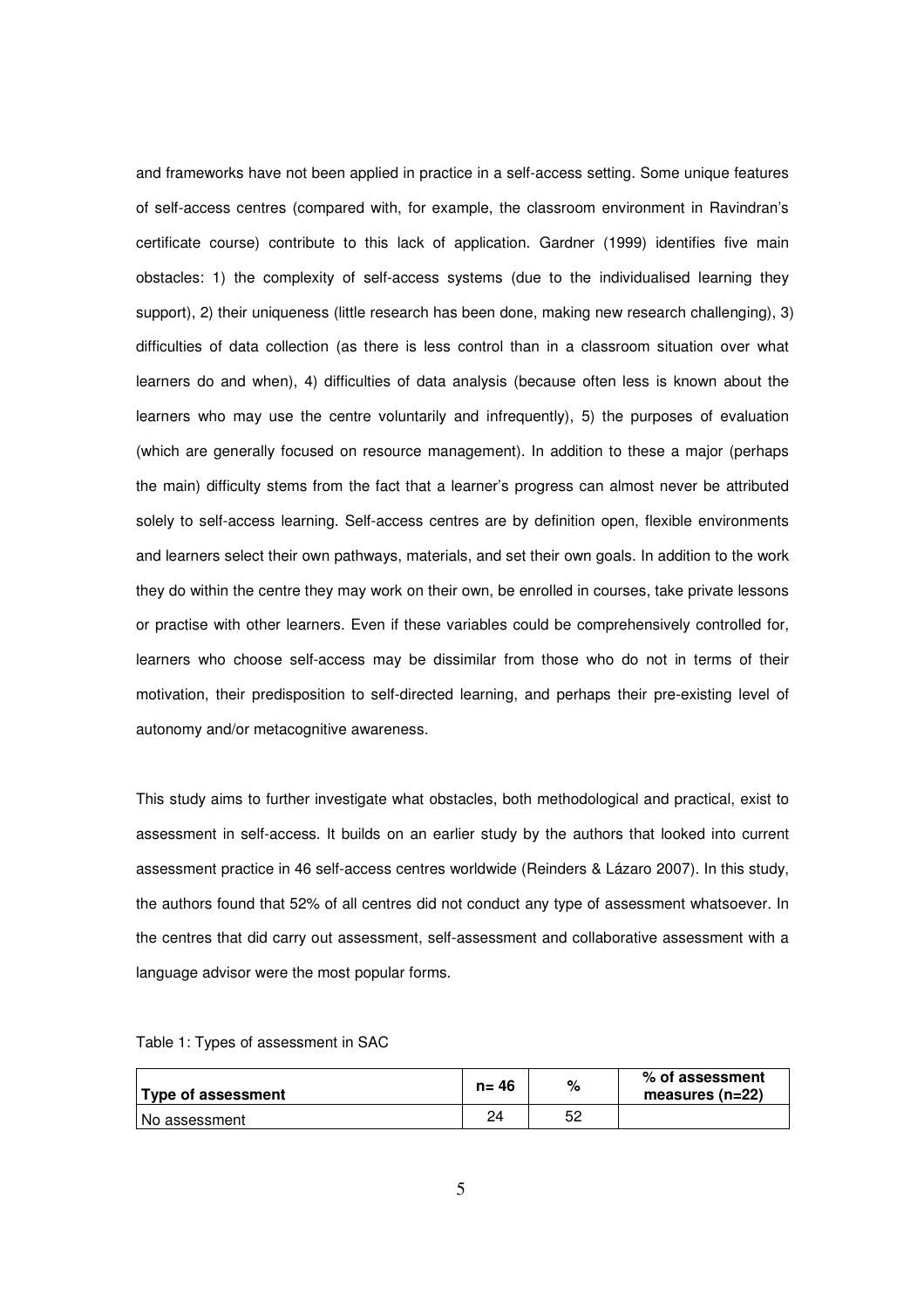| Self-assessment                       | 18 | 39 | 82 |
|---------------------------------------|----|----|----|
| Collaborative assessment with advisor | 13 | 28 | 59 |
| External examination/ test            |    | 20 |    |
| Teacher assessment                    |    | 15 | 32 |
| Advisor assessment                    |    |    | 18 |
| Peer evaluation                       |    |    | 18 |
| Panel                                 |    |    |    |

## **The study**

This study investigated issues relating to assessment practice in 46 self-access centres in five countries (Germany, Hong Kong, New Zealand, Spain and Switzerland). As part of the study each centre was visited and extensive interviews were conducted with their managers. During each interview a SWOT analysis (strengths, weaknesses, opportunities and threats) was conducted of the centre. As part of the interviews extensive discussion took place on the topic of assessment in the centre, especially on current assessment practice and the strengths and weaknesses of the procedures in place in the Centre (no questions were asked about opportunitie and threats relating to assessment, although participants did bring these up). This was coupled with observations made by the researchers in the centres of the range of available assessment practices. The interviews were recorded and subsequently analysed to identify issues faced by management and staff in developing and implementing the assessment measures through a categorical content analyses (see Bardin 1983, L'Ecuyer 1990).

# **Results**

Below the results of the SWOT analysis are reported. It is important to point out that although the number of responses reported here is only 22, the actual number of participants was 46. However, 24 centres did not conduct any type of assessment so were not interviewed on this topic.

## **Strengths**

The categories below show the strengths as reported by the SAC practitioners who were interviewed during the study.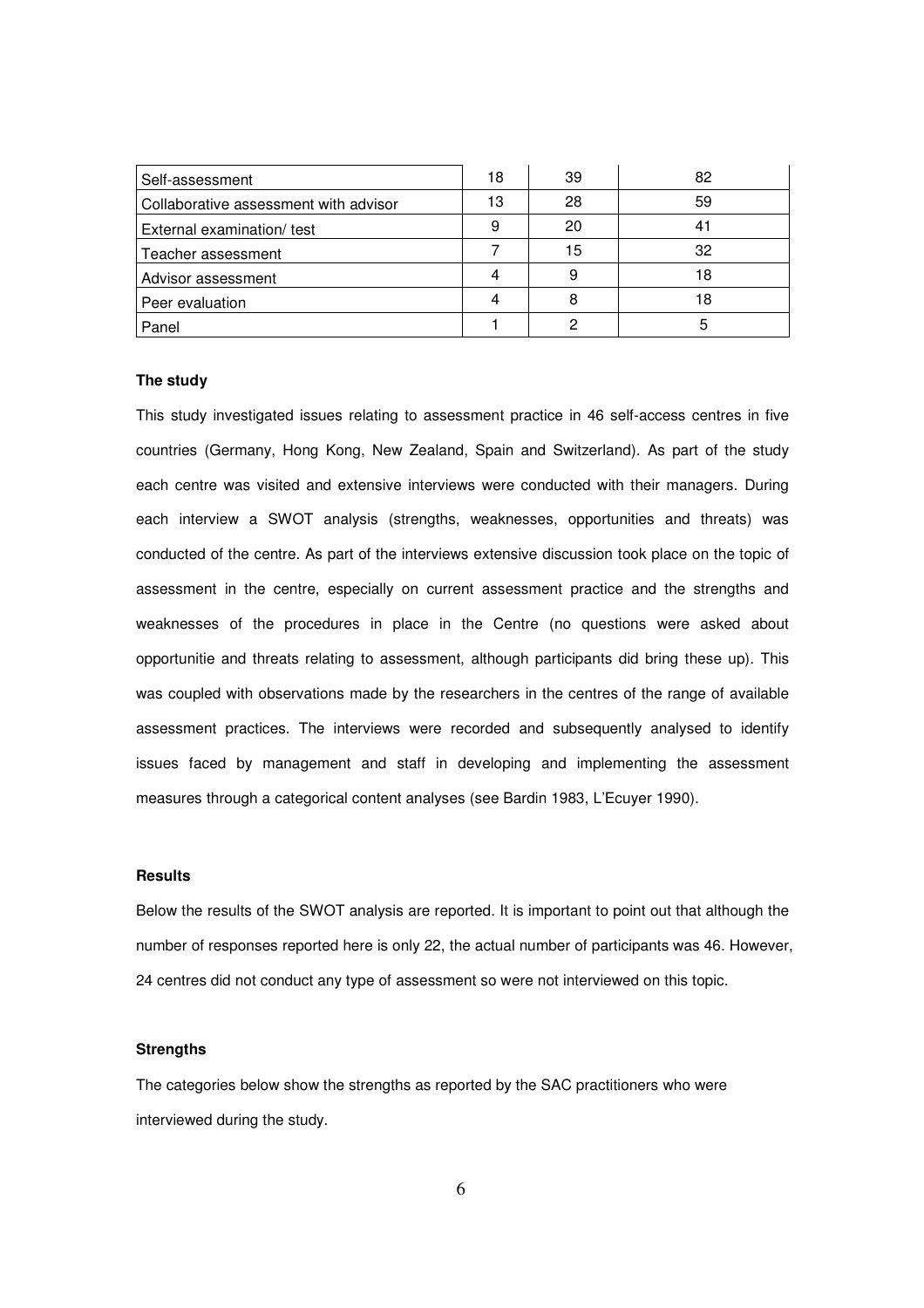#### Encouraging reflection (4/22)

The most commonly mentioned strength of the assessment process in the SACs visited is the opportunity that this process offers the students to reflect on their own learning. Encouraging reflection is a key aspect of increasing learners' autonomous learning skills, as identified in the literature (e.g. Wenden 1991), and as mentioned by the interviewees. Through reflecting on the learning process and their progress, learners can more consciously make decisions about their own learning. As such, it is not surprising that this is the most commonly agreed on purpose for assessment in a self-access setting. In the words of one of the participants: 'It's the idea that this can serve as a way to encourage constant reflection on the part of the learners so they can make informed decisions – that is what we try to achieve'.

#### The use of alternative assessment (4/22)

In self-access alternative forms of assessment to those commonly found in classroom settings are used relatively frequently. This includes assessment conducted by learners themselves, through self- or peer-assessment. It also includes assessment of progress other than that measured through learning gains, such as autonomous learning skills, and the use of alternative tools such as portfolios, learner diaries etc. This was seen as a strength by several of the participants: 'If we wan to encourage other, new ways of learning and teaching, then surely we need to find new ways of assessing that learning. The freedom we have in a self-access environment from standardised testing lets us experiment'.

#### Assessments are conducted (3/22)

At first glance this may sound too obvious to have been mentioned in the interviews. However, this should be seen in the light of the earlier reported results that showed that only 48% of the 46 SAC investigated conducted any type of assessment at all.

Gives a central role to the learner (2/22)

7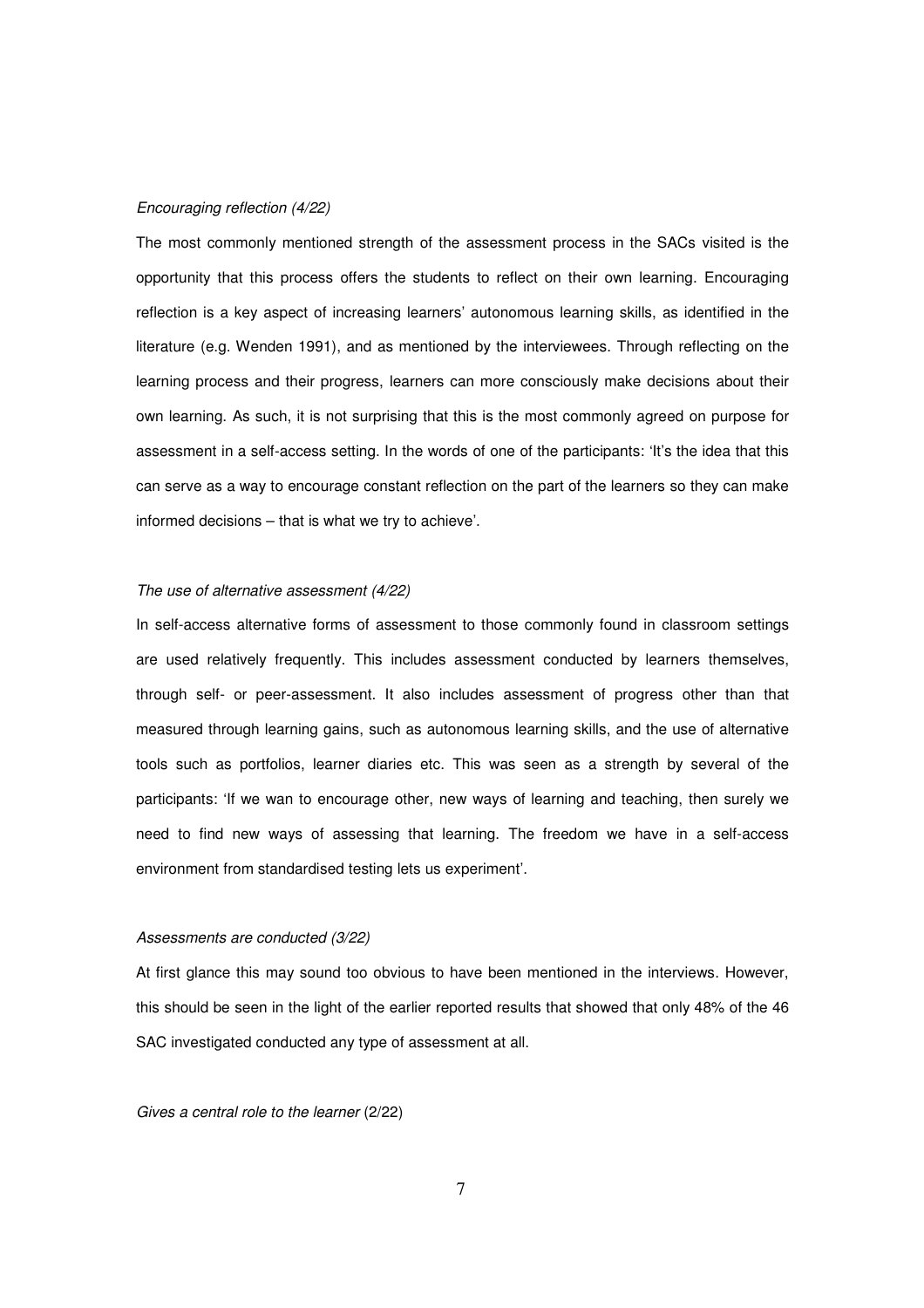In the autonomous learning process, the learners necessarily have a central role. This central role necessitates a change in the traditional teacher and learner roles. One way of doing this is by giving students control over their own assessment, for example through self-assessment: 'The strength of self-assessment is that it continuously helps the students to remain aware of themselves as learners.'

## Is individualised (2/22)

Assessment in self-access is often individualised as in many cases learners use the SAC independently and each learner works with a unique set of resources and with a personalised learning plan. This necessarily makes the assessment relevant to the learner, which fits in well with the learner-centred approach of self-access centres. One of the managers highlights the importance of establishing personal links with the students as part of the assessment process: 'Assessment is obviously more personalised in these programmes, more collaborative in these processes, because collaborative assessment is working every time counsellor and students meet. And this is very rich, this is really very rich. Specially doing what in traditional settings would not be possible, asking the student, apart from assessing the process: How do you feel/are you feeling in this process?'

#### Voluntariness (2/22)

The learner-centred aspect of self-access is reflected in the positive perception by managers of assessment as a voluntary activity. As an alternative to compulsory assessments (both in classroom-based language classes and in wider curriculum) that are prevalent in most of the institutions visited as part of this study, the voluntary nature of assessment in self-access centres is seen by managers to have a positive effect on motivation. The decision to undergo assessment or to self-assess is made by the learner and it is thus more likely to be motivated by an internal desire to obtain genuine feedback on progress. The downside, of course, is that some students choose not to be assessed at all. As one of the managers explains 'You need to bear in mind that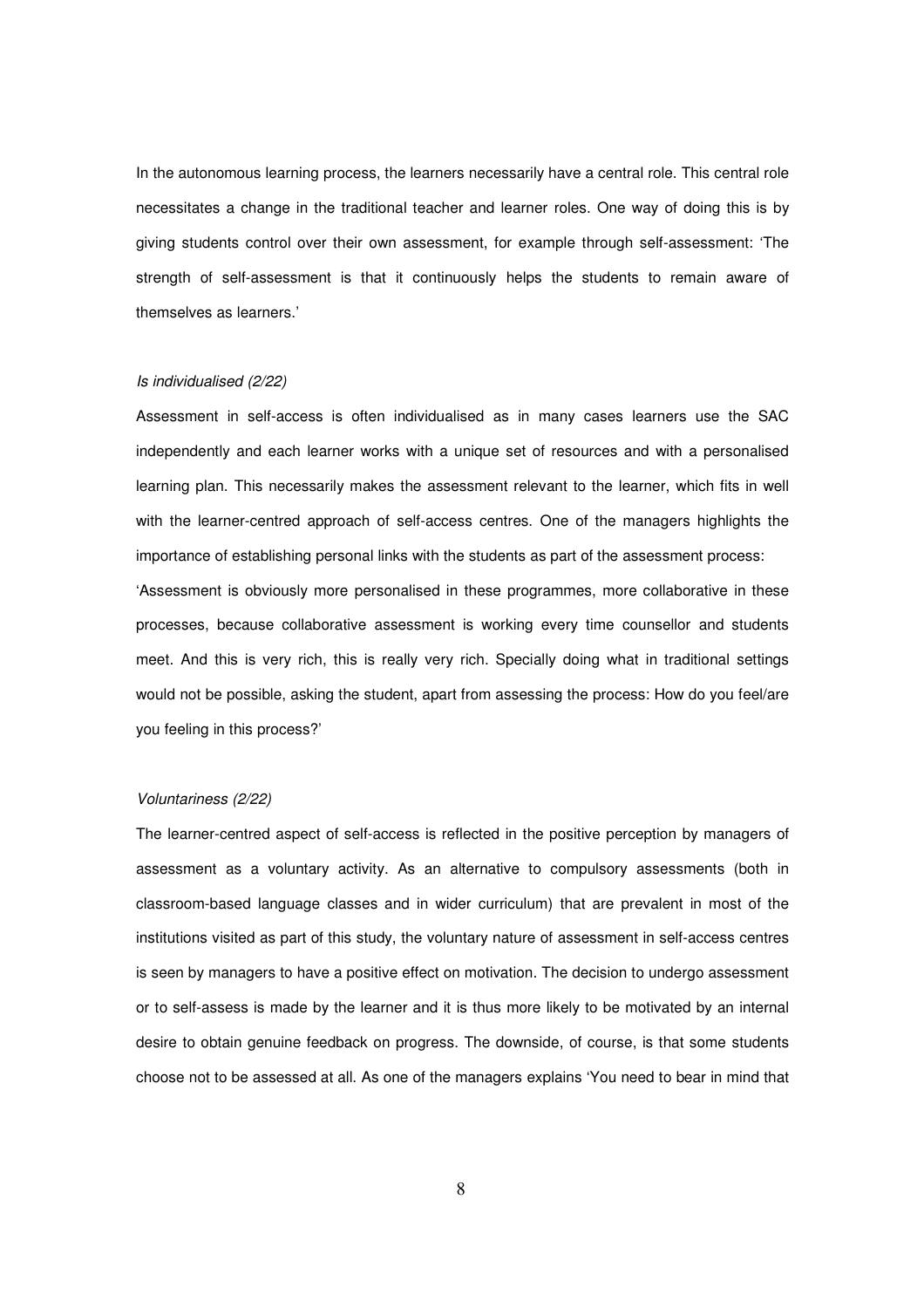most people working in a SAC do so in 'extra time' and find it hard to consider any aspect of their learning process other than the learning itself'.

#### Assessment as a way of monitoring progress (2/22)

Another strength of the assessments conducted in the SAC is the possibility offered to the students of monitoring their own learning process. Although this is the case with many types of assessments, in the self-access context where assessment is not common, this is seen as a distinct advantage. 'The idea is to engage the student in his own learning process, so that he doesn't always need to depend on others to assess.'

# Others (mentioned only once each)

Other strengths mentioned only once include that assessment is offered in a balanced way (not too often), that it allows follow-up to take place, that it is done continuously, that it leads to integration with existing language courses, provides guidance and feedback, and that it is done in a reliable manner.

### **Weaknesses**

The next section reports the weaknesses of the assessment carried out in the centres, as reported by the managers.

#### Lack of systematic assessment (6/22)

The most commonly perceived weakness of assessment in the SAC context is that it is usually informal and not very systematic. Respondents commented on the lack of well defined criteria and the lack of consistent implementation. The assessment process is generally not integrated into the learning process, so that students do not see the relation between what they do and what they are supposed to assess. In the words of one manager (translated from Spanish by the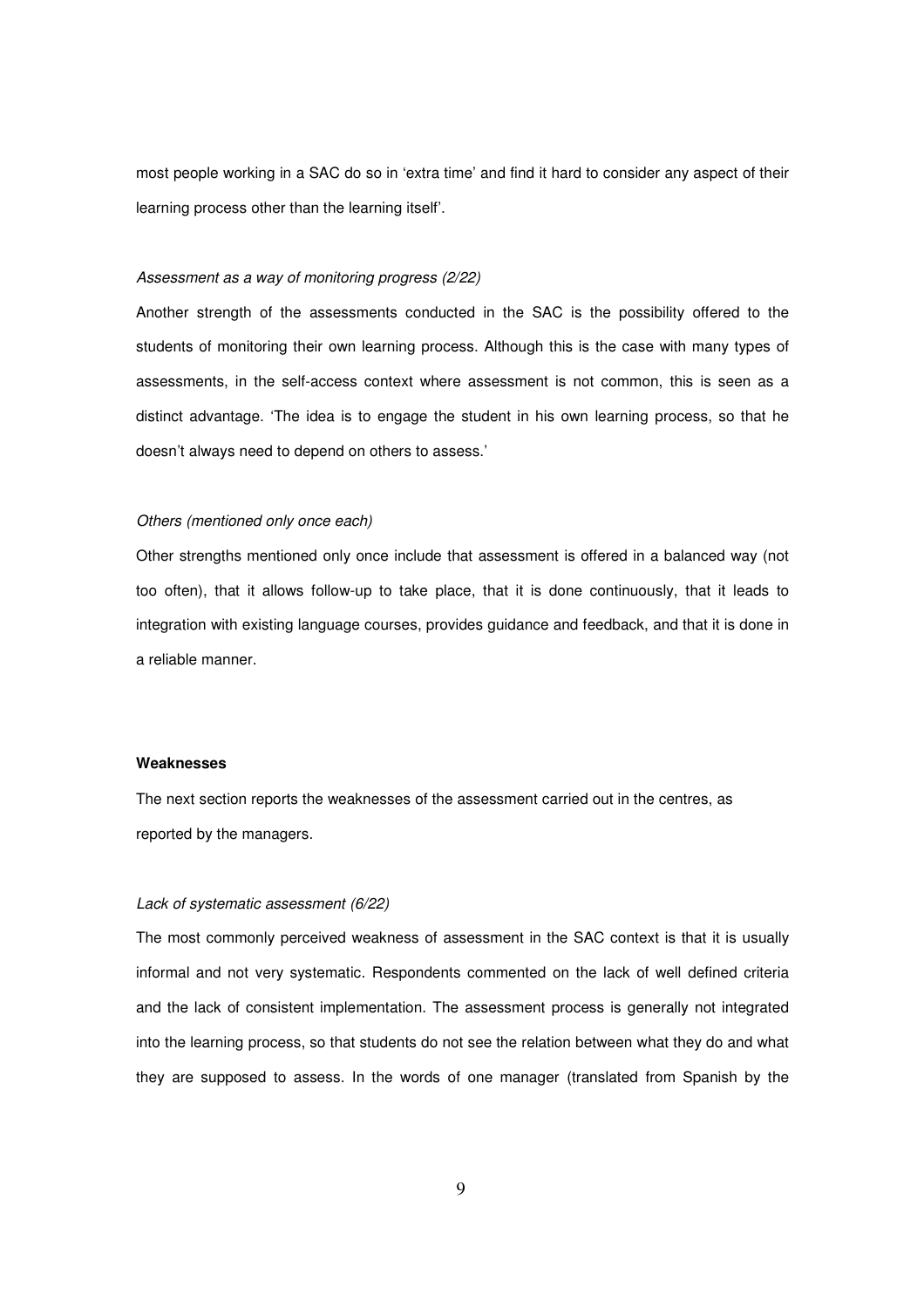authors): 'We have to improve our assessment procedures. I think we have quite a good procedure but it's not enough. We have to work out a comprehensive approach to assessment'.

As one of the interviewed managers explains through a culinary metaphor, the assessment is the closing piece of a process that needs to be well structured: 'When you prepare a meal, the dessert is the least important. First you need to know how many people there will be, prepare tables and chairs, select a good wine, find the best ingredients, decide on your dishes…that is to say, the dessert is important, but it is important at the end'.

## Lack of reliability (4/22)

Four respondents pointed out the lack of reliability of assessment in self-access, as there is no 'objective' assessment available to them. One manager explains: 'They are potentially useful, but at the same time it just masquerades the huge weakness, which is the fact that there is no way to actually assess the students, and the students do want some sort of what they perceive to be an objective validation of their work. Especially students from Asian countries that are very performance driven, very test driven. Students just want to put a figure, a score to their language learning.'

#### Time consuming (4/22)

Assessment in self-access is time consuming. This is a result of the individualised nature of selfaccess whereby group assessments are generally impossible and each learner may focus on a different language aspect. In addition, the alternative types of assessment common in SACs are in themselves particularly time consuming: 'Frequent use of such tools [i.e. alternative forms of assessment] ends up requiring so much energy, that you wouldn't have time for anything else. That's why I think that we have to improve the processes and systematise the data gathering, so that afterwards we can better manage them and interpret them.'

# Students' reluctance to alternative forms of assessment (4/22)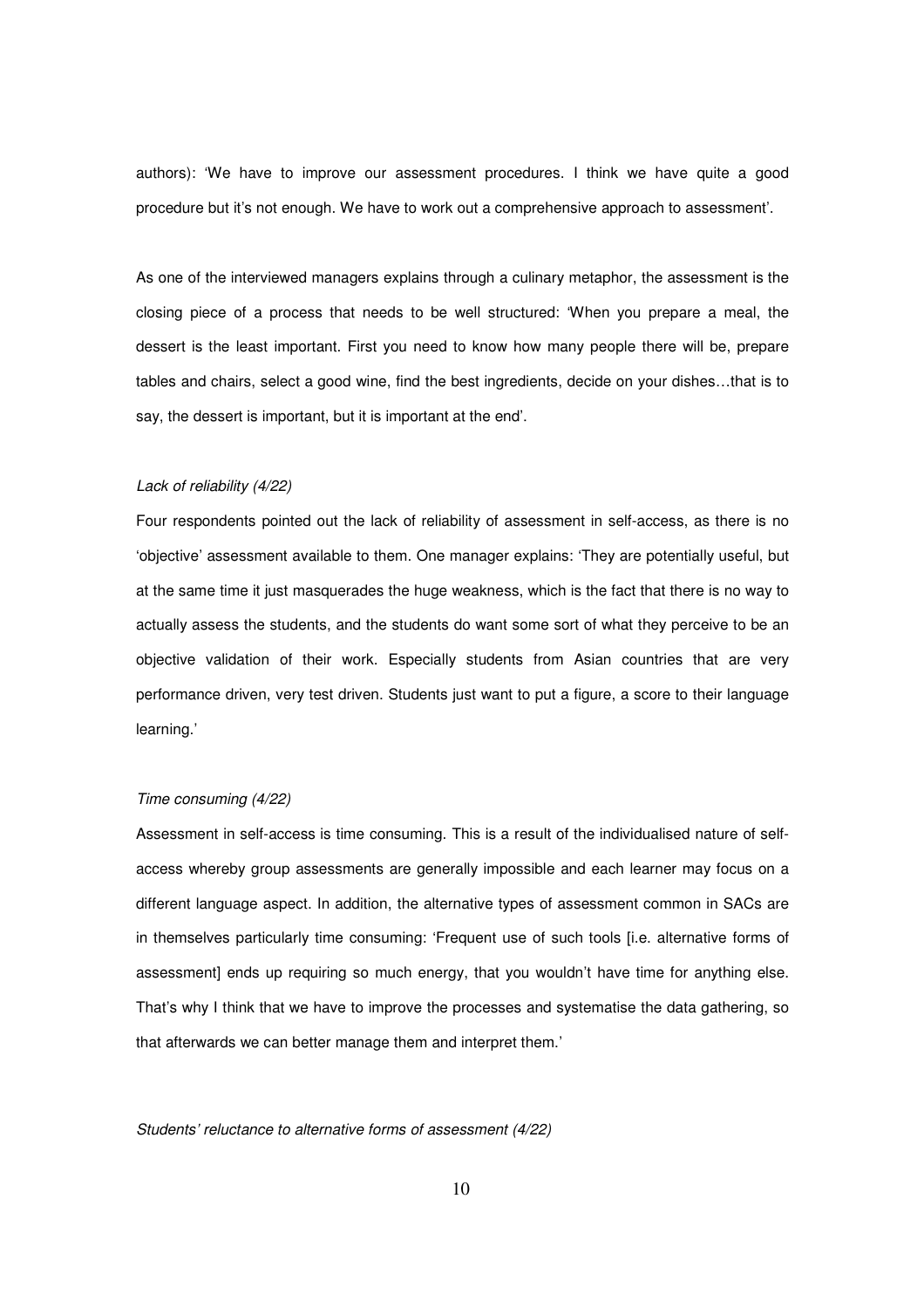In many SACs assessment is voluntary but this option is not often used by students. Selfassessment through worksheets or logbooks is offered in many centres but students may not feel confident to assess themselves or may not see the value of an assessment that is not done by a teacher. Says one manager: 'A lot of students do not really consider their peers as a source of information, as a source for feedback. A lot of people think that they themselves are not really good judges when it comes to language.' A potential problem with electronic portfolios is their lack of acceptance by teachers, students and future employers.

Some SACs report that their students are very exam-focused and want to see clear 'pre- and 'post-' scores. Although some report considering such tests, the lack of commercially available resources is a problem.

## Students lack the skills for self- and collaborative assessment (2/22)

Many students have little experience in assessments that are not teacher-led and without proper training may not benefit from it. In the words of one manager: 'Sometimes students do not achieve the level of reflection that we would like. Many times students may try to, but are not able to assess themselves, that's why external assessment is still very important for them. This is one of the aspects of learner autonomy that is most difficult to develop. You may try to encourage it, but you realise that there are certain limitations.'

#### Others (mentioned only once each)

Other weaknesses mentioned included that it can take place without a proper, supportive context: 'The weakness of assessment, is that if it is not provided within a proper context it can be very demotivating. Especially for Pacific Island students. They have enough failing in their lives. So they don't want to really be told that they are failing again.' Another SAC manager mentioned that they had been obliged by the institution to carry out assessments in the form of tests but that this goes against the principles of self-access adhered to in that context: 'The weak point is that these tests go against the philosophy of the system. We first treat students as individuals but then lump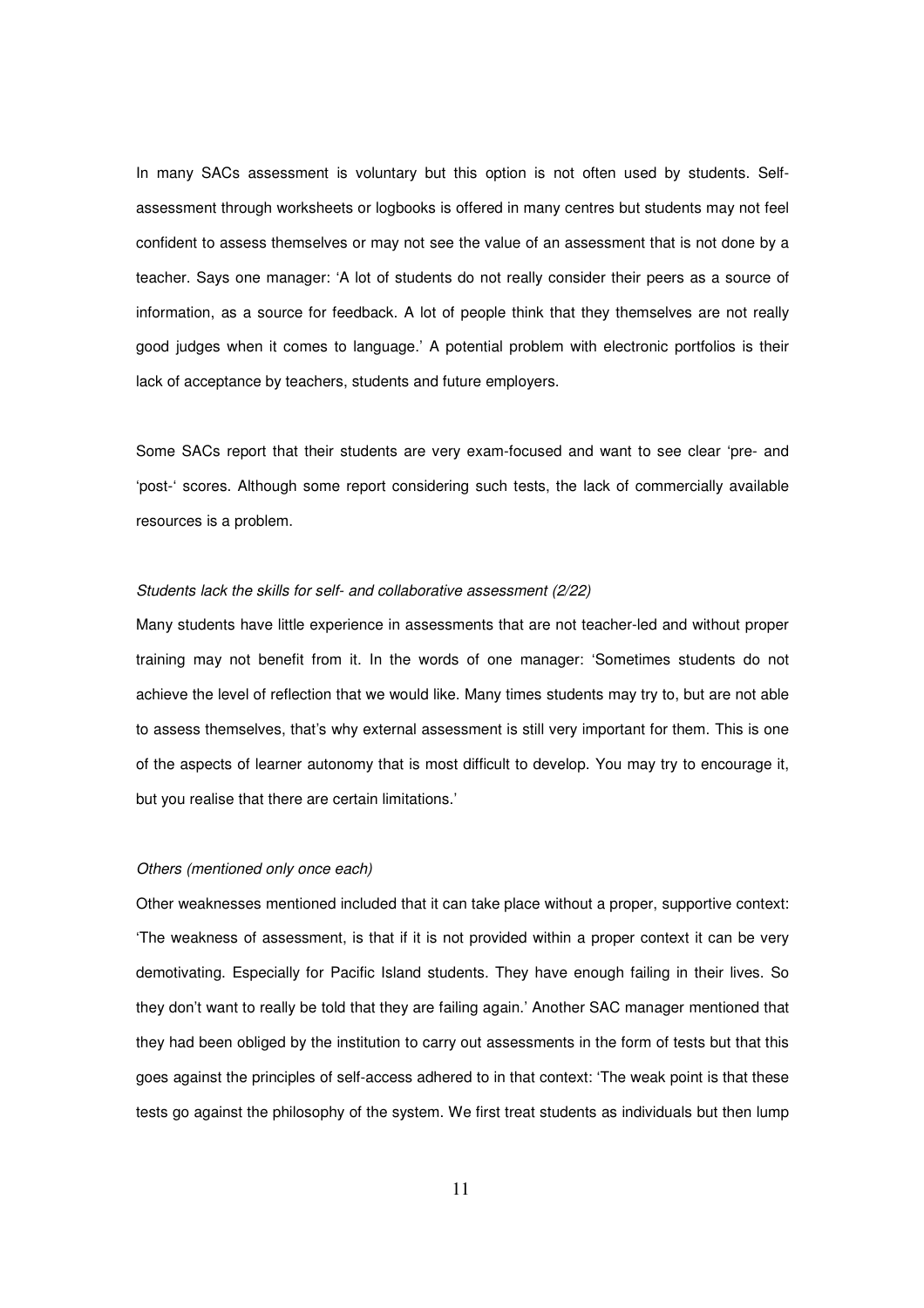them all together for the test. It is not consistent.' Others mentioned the fact that oral skills are not assessed and that there is no adequate training for SAC staff to carry out assessments.

## **Discussion**

As reported at the start of this article, the majority of SACs (24 out of 46 centres) do not carry out any type of assessment. The results reported above reveal some of the likely reasons for this. The first of these is methodological: there are serious challenges related to the lack of reliability of assessment measures. As mentioned earlier, it is almost impossible to isolate the contribution self-access makes to learning gains and in such an open learning environment there are simply too many learner differences to be controlled and accounted for. The open nature of self-access also results in a lack of systematicity in the centres' approaches to assessment. Some learners may be required to use the centre as part of their language courses and may be assessed by their teachers over a longer period of time. Others may join activities in the centre (e.g. workshops, group-work) that include some form of immediate assessment whereas yet others may come in occasionally and never be assessed.

Other issues are institutional in nature. Participants confirmed findings from earlier studies that showed that self-access does not always enjoy strong institutional support (cf. Reinders et al. 2003) and this extended into the area of assessment. Developing appropriate assessment procedures and instruments is challenging, especially in an area where not much work has yet been done. Also, assessment of self-access learning is quite time-consuming (especially in the area of oral skills). Lack of financial support and training were found to be additional impediments.

Learner and staff attitudes form a final challenging category. Interviewees reported some reluctance on the part of learners to learn independently and to have that learning assessed. Alternative forms of assessment, especially those that do not involve a teacher, such as peer,- or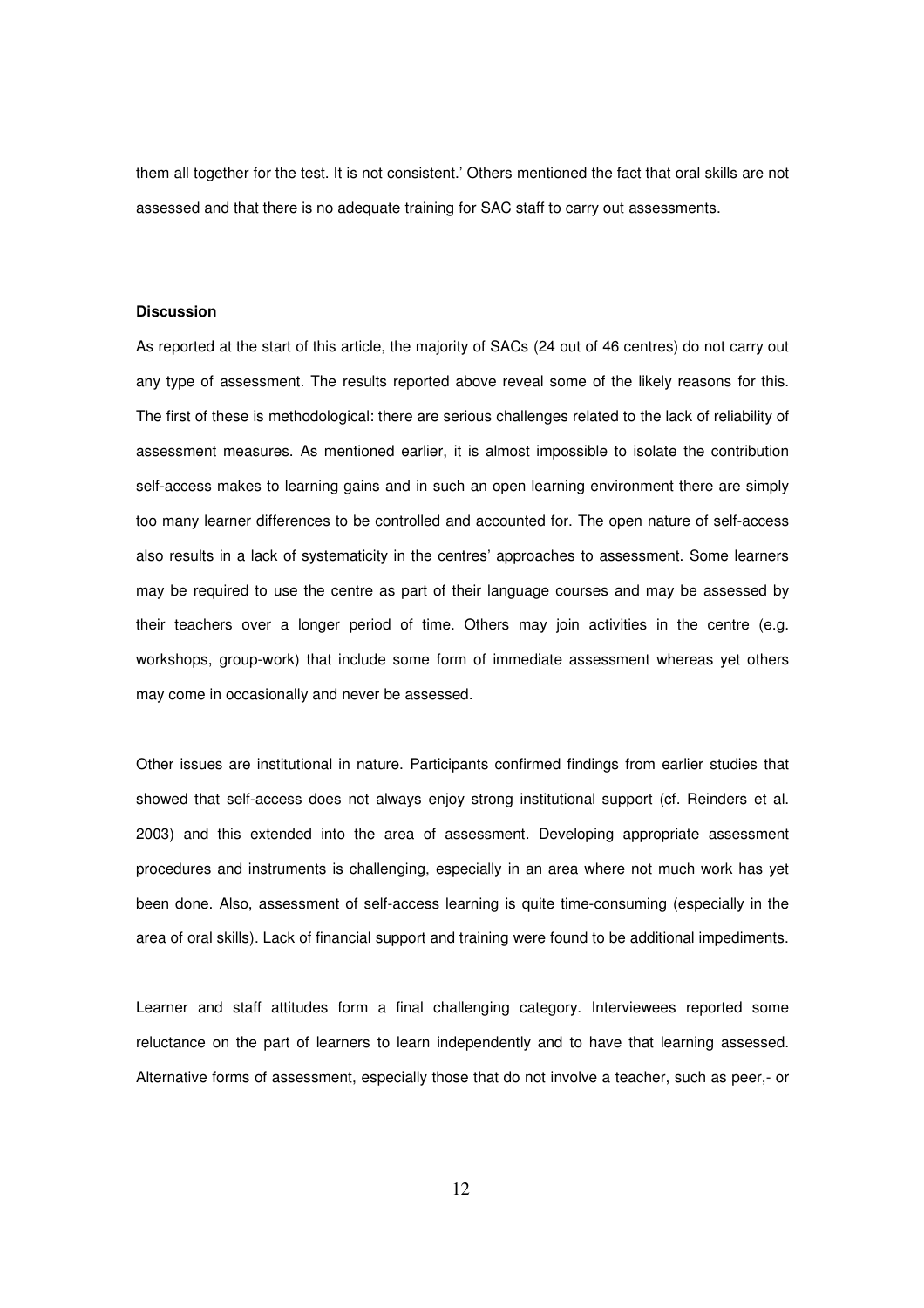self-assessment, may not be perceived to be helpful, either by teachers or learners. Better preparation and ongoing support appear to be needed.

At the same time there are also a number of strengths that are reported by the participants. Looking closely at the responses above it is clear that most of the benefits of assessment seen by the managers relate to the opportunities it offers for the development of learner autonomy. Assessment is seen to 'encourage reflection', gives a 'central role to the learner', is 'voluntary', and 'individualised'; all features of autonomous learning. There appears to be less emphasis on some other potential benefits that are often mentioned in more traditional settings such as 'accountability' (of learners, teachers and managers). In other words, assessment in self-access is largely seen as a learner-centred activity, and not so much an institution-centred activity. Its purpose differs from that normally found in language teaching contexts. This may have both benefits and drawbacks.

Of course there are limitations to what a study based on managers' perceptions can hope to achieve. Different managers may understand the questions differently or may want to give a better image of their centre. This was attempted to be overcome by emphasising the anonymous nature of the study and by asking probing questions when answers appear to be vague or did not match the researchers' observations. For the purposes of the content analyses, the two researchers made separate analyses of the participants' answers and resolved ambiguous cases through discussion. Nonetheless, analysis of managers' responses alone, even if coupled with observations, only give one perspective. Future studies could look more closely at learners' experiences with and expectations of assessment in self-access learning or could investigate in detail how different types of assessment are carried out in practice, in order to document their strengths and weaknesses.

# **Conclusion**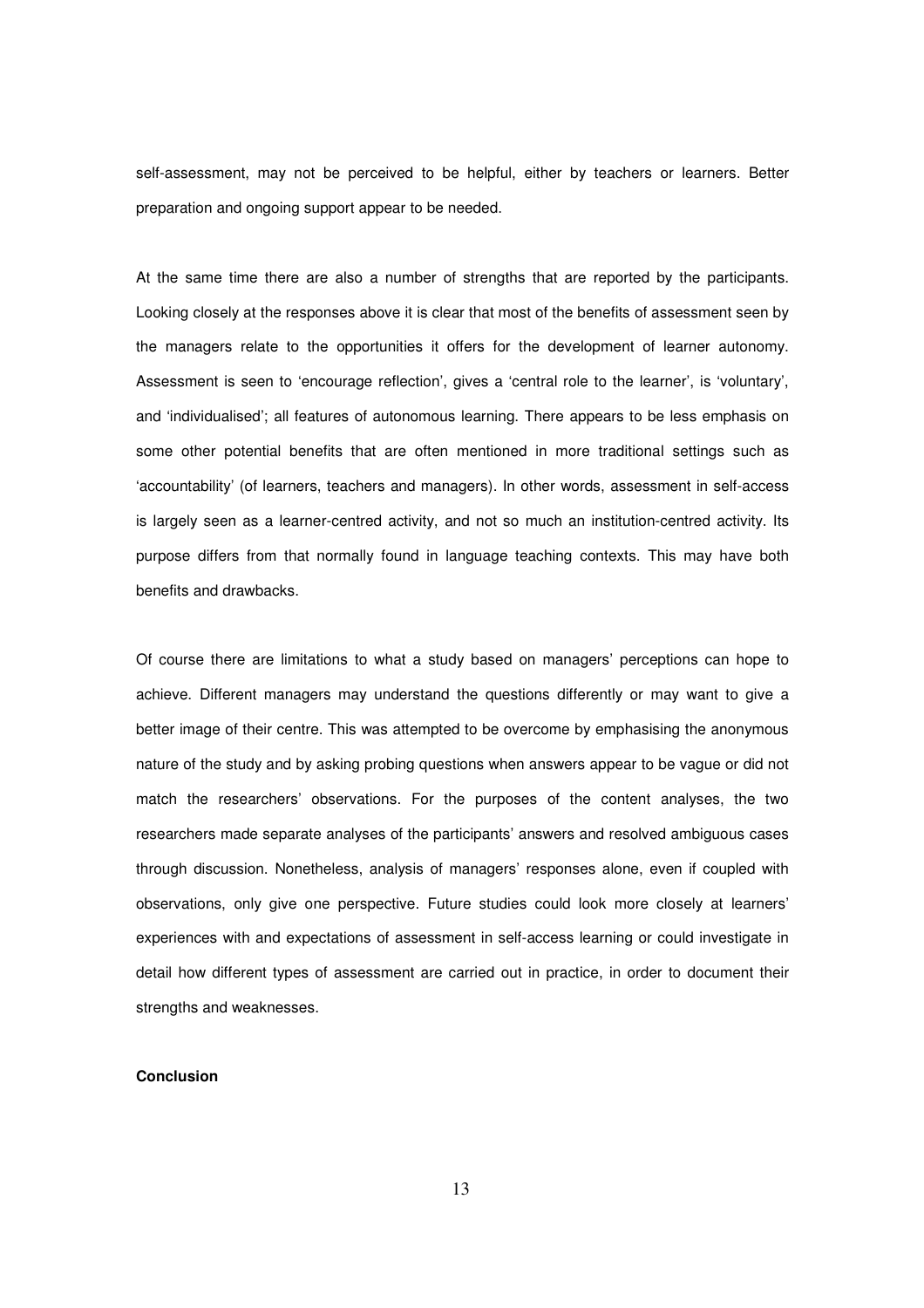The results show that assessment in self-access is seen as a learner-centred activity. In an environment where learners, to a large extent, determine their own learning paths, this seems appropriate; assessment would need to take into account the individual nature of each learner's work. In addition, assessment in self-access focuses on both language gains and on improvement in the ability to learn independently. Both of these features (individualisation and independent learning skills) make assessment particularly demanding. To some extent this may be overcome by efforts to systematise assessment and to develop more reliable measures for this type of learning context. The development of clear criteria could be a helpful starting point and can draw on existing work, reviewed above. However, a greater degree of institutional support, especially time and training, will be necessary for this. Also, learners need to be provided with a rationale for assessment in self-access centres and preparation and training in the types of (alternative) assessment they will encounter in them. On-going support is also key; a learner who is asked to self-assess will likely need some sort of validation, at least initially, before developing the confidence to rely on that assessment. Teachers will likely also need adequate training. Although self-access centres aim to encourage increased learner responsibility, this does not mean that our responsibilities as teachers, researchers and language testers diminish.

# **References**

Bardin, L. (1983) L'analyse de contenu des documents et des communications, Paris, PUF.

- Centre for Independent Learning (2003) Assessment and independent language learning. Available from: http://www.llas.ac.uk/resources/goodpractice.aspx?resourceid=1407 , last retrieved March 28, 2007.
- Dam, L., & Legenhausen, L. (1996) The acquisition of vocabulary in an autonomous learning environment- the first months of beginning English. In Pemberton, R. et al. (Eds.) Taking control: Autonomy in language learning , Hong Kong, Hong Kong University Press, 93-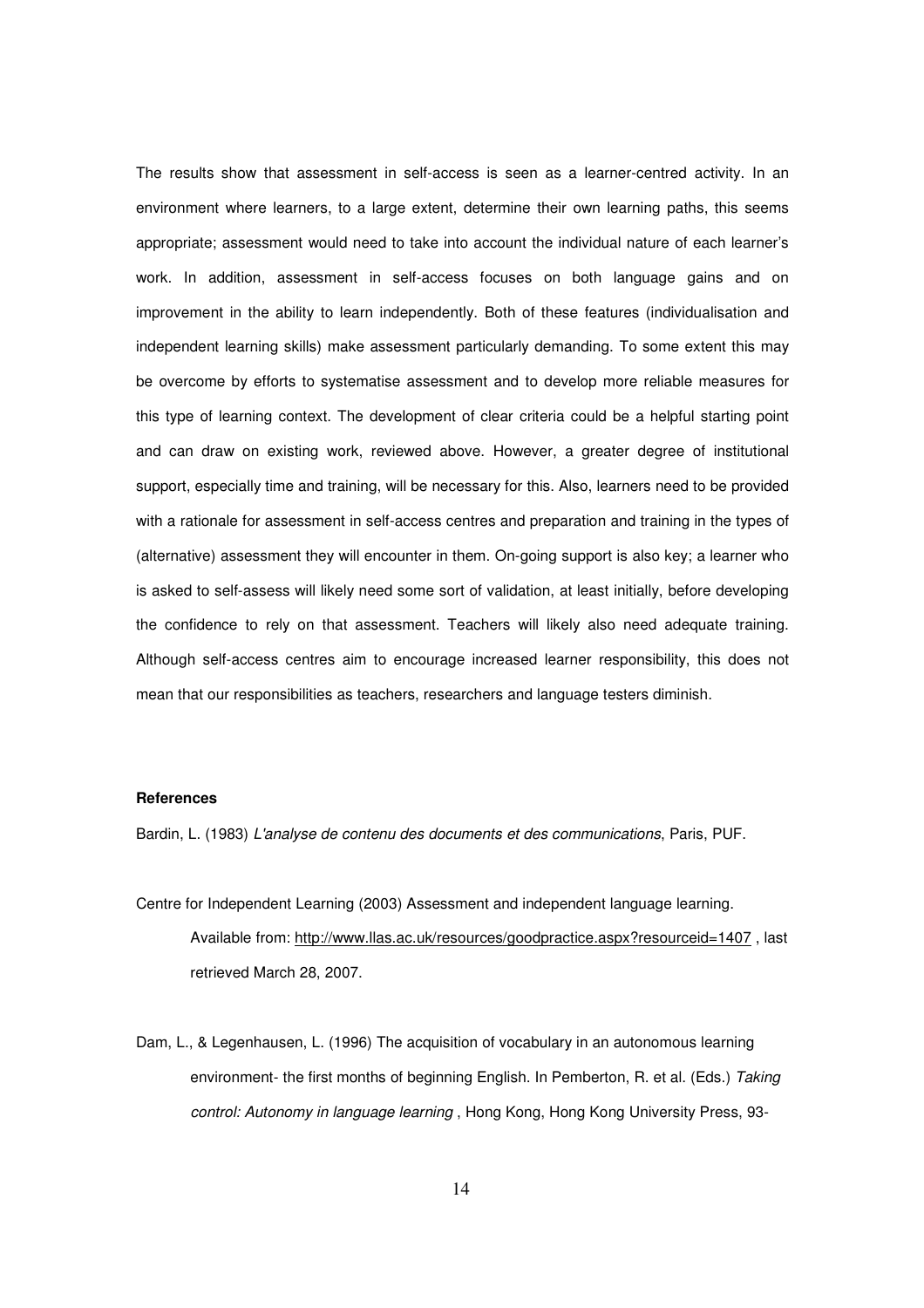Esch, E. (1994) Self-Access and the Adult Language Learner, London, CILT.

Gardner, D. (1999) The evaluation of self-access centres. In Morrison, B. (Ed.) Experiments and Evaluation in Self-access Language Learning. Selected papers from the 2nd HASALD conference, 5th September, 1998, Hong Kong, HASALD, 111-122.

Gardner, D. & Miller, L. (1999) Establishing Self-Access, Cambridge, University Press.

Holec, H. (1981) Autonomy and Foreign Language Learning, Oxford, Pergamon.

- Knowles, M. (1975) Self-Directed Learning: a Guide for Learners and Teachers, New York, Cambridge, the Adult Education Company.
- L'Ecuyer, R. (1990) Méthodologie de l'analyse développementale de contenu, Québec, Presses de l'université du Québec.

Lázaro, N., & Reinders, H. (2007) Innovation in self-access: Three case studies. CALL-EJ, 8 (2).

- Morrison, B. (1999) Experiments and Evaluation in Self-access Language Learning, Selected papers from the 2nd HASALD conference, 5th September, 1998, Hong Kong, HASALD.
- Ravindran, R. (2000) Towards Learner Autonomy: Evolution in Practice- the Certificate in Independent Language Learning. In Sinclair, B., McGrath, I. & Terry L. (Eds.) Learner Autonomy: Future Directions, London, Longmann, 60-71.

Reinders, H., Anderson, H. & Jones-Parry, J. (2003) Self-access language learning in tertiary